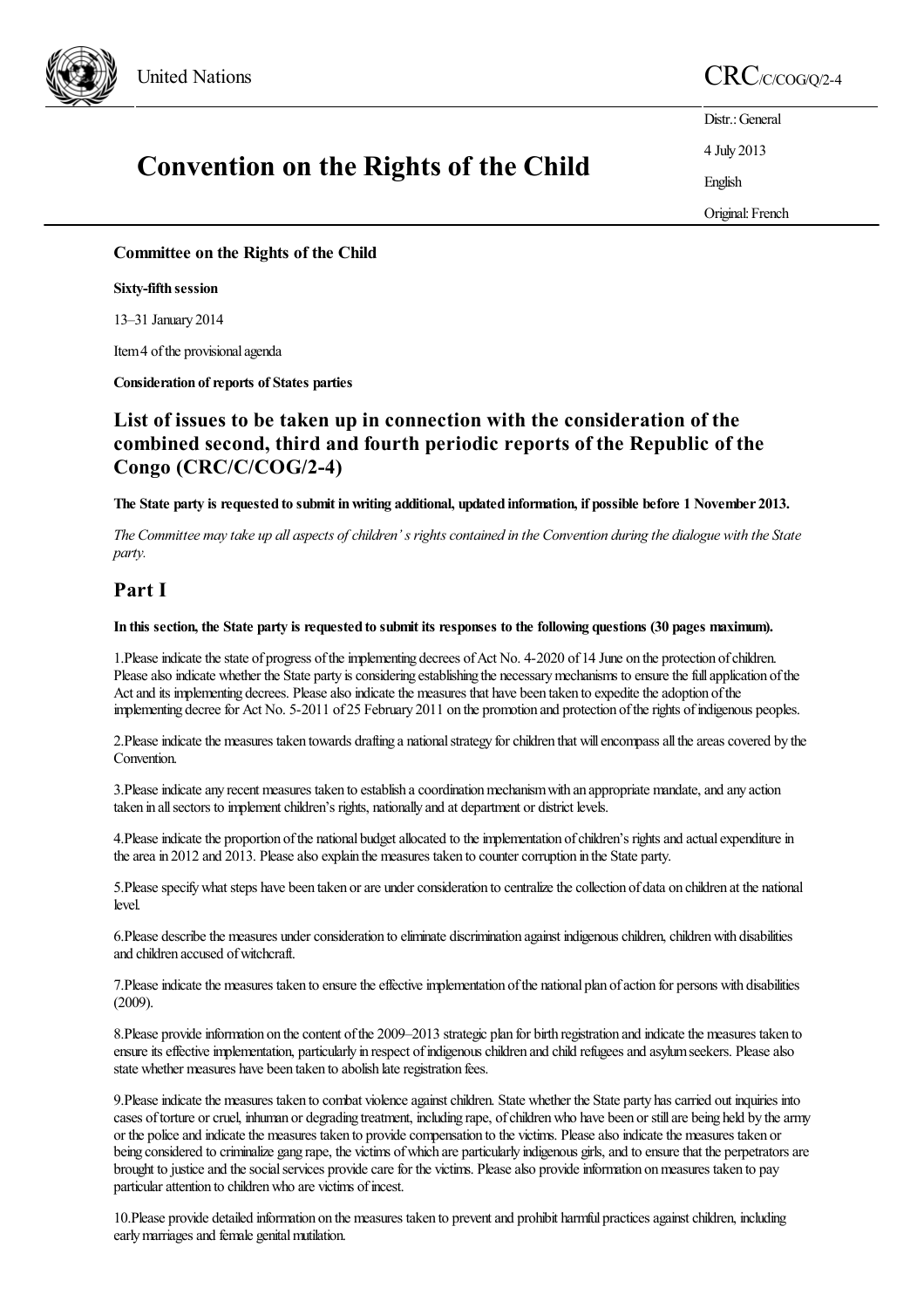11. Please indicate any measures adopted recently to regulate adoption and strengthen checks on international adoptions. Please state in particular whether the State party is considering regulating child placement services.

12. Please indicate any measures taken or under consideration to implement: (i) the national road map to reduce maternal and infant mortality (2010) and the integrated management of childhood illnesses strategy; (ii) the 2009 nutrition strategy; and (iii) the 2009– 2013 nationalstrategy framework to combat HIV/AIDS and sexually transmitted infections. Please provideinformation on the organization of the local distribution of medicines and vaccines. Please also indicate the measures taken to prevent HIV/AIDS in young people and to care for adolescents and young people living with HIV/AIDS. Please also indicate the measures taken to reactivate the Interministerial Technical Committee against Drugs.

13. Please indicate the measures taken: (i) to monitor the effective implementation of ministerial order No. 278/MEFB/METP/MEPSA of 20 March 2008 on free education and the strategic framework for the school enrolment of children with disabilities (drawn up in 2007); and (ii) to finalize and implement the education sectoral strategy. Please also indicate the measures planned to reduce the number of children who have to repeat a year or drop out of school.

14. Please indicate the measures taken to implement Act No. 4-2010 of 14 June 2010 on the protection of children, prohibiting early employment and the worst forms of labour. Please indicate the penalties provided for in such cases and the sentences actually handed down. Please also describe the measures taken to prevent and combat all forms of economic exploitation of children and to protect those children most at risk, particularly indigenous and migrant children.

15. Please indicate the measures being considered towards the adoption of an act to counter the sale of and trafficking in persons, including children, and indicate the projects and programmes being planned at national level as a result of the 2007–2008 pilot project to reintegrate child victims of trafficking in Pointe-Noire.

16. Please indicate the progress made towards adopting the bill on the modernization of the justice system. Please describe the progress made in rehabilitating the Brazzaville Juvenile Observation Centre and in drawing up a draft decree on the role and organization ofthe Centre. Pleasealso provide detailed information on the measures taken to improveliving conditions in prisonsand other places where children are held and to ensure that children in conflict with the law are detained only as a last resort, and are held separately fromadult prisoners.

### **Part II**

Under this section, the State party is to briefly (three pages maximum) update the information provided in its report with **regard to:**

(a)New bills or laws, and their respective regulations;

(b)New institutions (and their mandates) or institutional reforms;

(c)Recently introduced policies, programmesand action plansand their scopeand financing;and

(d)Recent ratifications of human rights instruments.

# **Part III**

#### **Data, statistics and otherinformation, if available**

1. Please provide data disaggregated by age, sex, geographical location, ethnic origin and socioeconomic background, and covering thelast three years (2010, 2011 and 2012), on:

(a)The number of children who work;

(b)The number of children employed as domestic workers;

(c) The number of children who work in dangerous conditions;

(d)The number of deaths, injuriesand cases ofserious occupationalillnessamongworking children.

2. Please provide data disaggregated by age, sex, socioeconomic background, ethnic origin and geographical location, and covering the last three years, on the number of:

(a)Cases of abuse and violence against children, including all forms of corporal punishment, with additional information on the type of assistance given to child victims and the follow-up provided, including prosecution of the perpetrators and the sentences handed down in the State party;

(b)Investigations of cases of sexual violence and rape, and on the outcome of trials, including information on the sentences handed down, and redress and compensation offered to the victims.

3. Please provide information, disaggregated by age, sex, types of disability, ethnic origin and geographical location, and covering the last three years, on the number of children with disabilities:

(a)Living with their families;